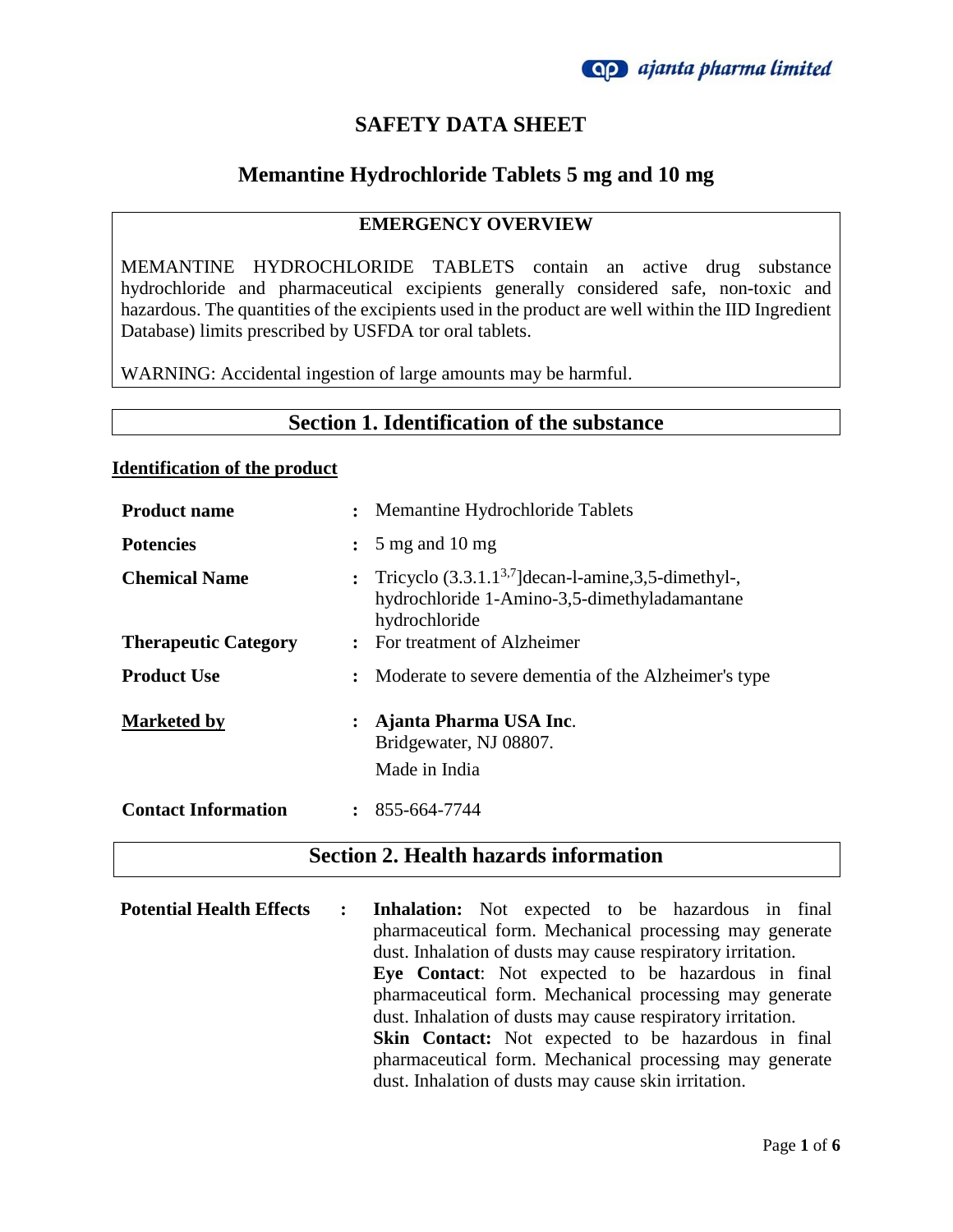

**Ingestion:** Health injuries are not known or expected under normal use.

**Effects of Overexposure :** The potential for exposure is reduced in finished pharmaceutical dosage form.

### **Section 3. Composition / information on ingredients**

| <b>Active ingredient</b>   | <b>Exposure Limit</b>         | CAS No.    |
|----------------------------|-------------------------------|------------|
| Memantine Hydrochloride    | TWA-67 $\mu$ g/m <sup>3</sup> | 41100-52-1 |
| TWA: Time-Weighted Average |                               |            |

**Inactive ingredients:** microcrystalline cellulose, croscarmellose sodium, colloidal silicon dioxide, talc and magnesium stearate. In addition, the following inactive ingredients are also present as components of the film coat: polyvinyl alcohol, polyethylene glycol 4000 (macrogol), titanium dioxide, talc, FD & C yellow #6 (sunset yellow) FCF aluminum lake (in 5 mg tablets), and iron oxide black (in 10 mg tablets).

**Section 4. First aid measures**

| <b>Inhalation</b><br><b>Skin Contact</b> | $\ddot{\cdot}$ | Should not pose a hazard in the final form. If breathing is<br>difficult, remove to fresh air and keep at rest in a position<br>comfortable for breathing.<br>Call a physician if symptoms develop or persist.<br>Rinse skin with soap and water. Get medical attention if<br>irritation develops and persists.                                                                                                                          |
|------------------------------------------|----------------|------------------------------------------------------------------------------------------------------------------------------------------------------------------------------------------------------------------------------------------------------------------------------------------------------------------------------------------------------------------------------------------------------------------------------------------|
| <b>Eye Contact</b>                       | $\ddot{\cdot}$ | Rinse with water. Get medical attention. If irritation develop<br>and persists                                                                                                                                                                                                                                                                                                                                                           |
| <b>Ingestion</b>                         | $\ddot{\cdot}$ | If conscious, give water to drink and induce vomiting. Do not<br>attempt to give any solid or liquid by mouth if the exposed<br>subject is unconscious or semi-conscious. Wash out the mouth<br>with water. Obtain medical attention.                                                                                                                                                                                                    |
| <b>Medical Treatment</b>                 | $\ddot{\cdot}$ | Treat according to locally accepted protocols. For additional<br>guidance, refer to the current prescribing information or to the<br>local poison control information center. Protect the patient's<br>airway and support ventilation and perfusion. Meticulously<br>monitor and maintain, within acceptable limits, the patient's<br>vital signs, blood gases, serum electrolytes, etc.                                                 |
| Over dosage                              |                | Signs and symptoms most often accompanying memantine<br>overdosage in clinical trials and from worldwide marketing<br>experience, alone or in combination with other drugs and/or<br>alcohol, include agitation, asthenia, bradycardia, confusion,<br>coma, dizziness, ECG changes, increased blood pressure,<br>lethargy, loss of consciousness, psychosis, restlessness,<br>slowed movement, somnolence, stupor, unsteady gait, visual |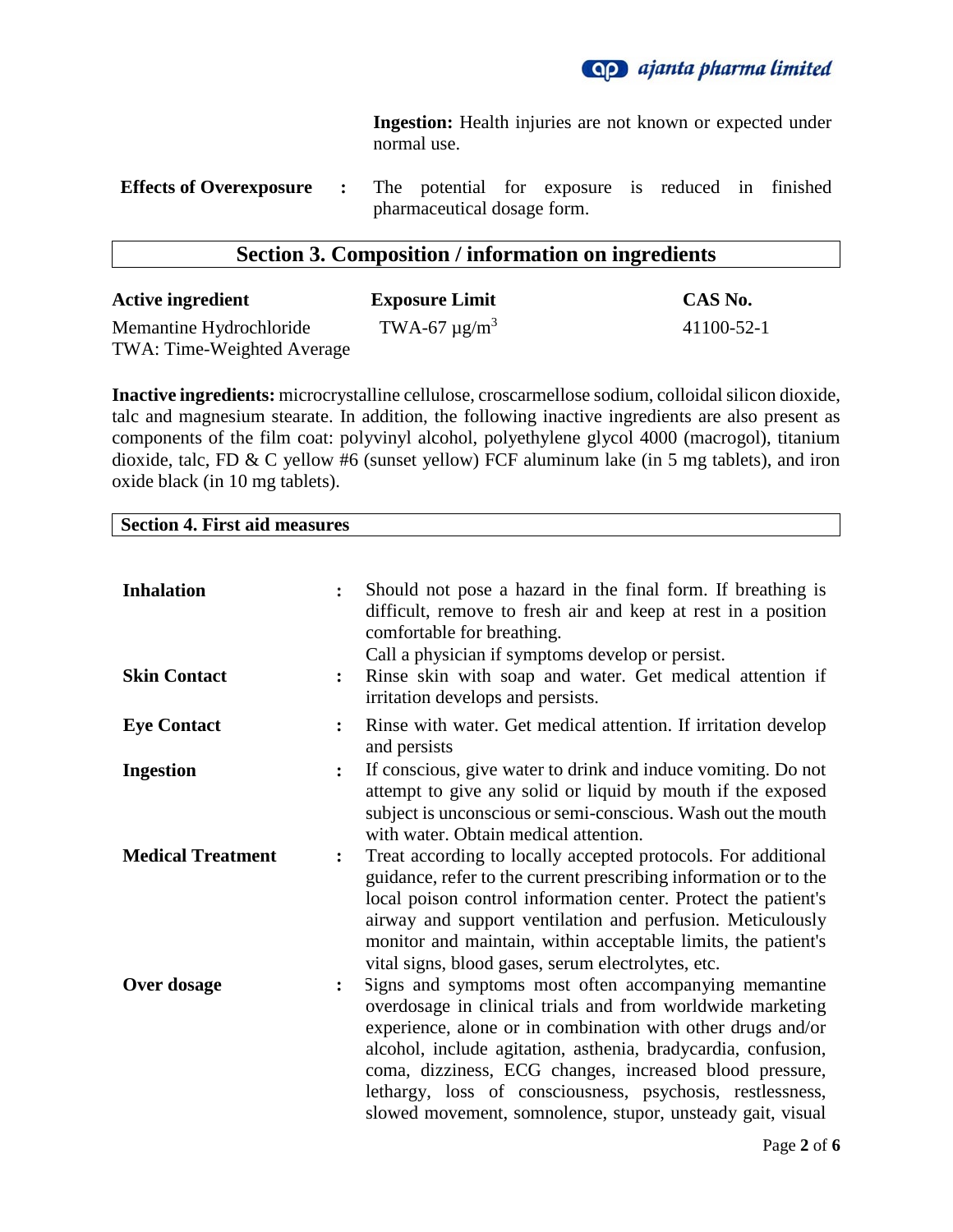

hallucinations, vertigo, vomiting, and weakness. The largest known ingestion of memantine worldwide was 2.0 grams in a patient who took memantine in conjunction with unspecified antidiabetic medications. The patient experienced coma, diplopia, and agitation, but subsequently recovered. Fatal outcome has been very rarely reported with memantine, and the relationship to memantine was unclear. Because strategies for the management of overdose are continually evolving, it is advisable to contact a poison control centre to determine the latest recommendations for the management of an overdose of any drug. As in any cases of

overdose, general supportive measures should be utilized, and treatment should be symptomatic. Elimination of memantine can be enhanced by acidification of urine.

| <b>Section 5. Fire-fighting measures</b>                                       |                      |                                                                                                                                                                                                                                                                                                                                                             |
|--------------------------------------------------------------------------------|----------------------|-------------------------------------------------------------------------------------------------------------------------------------------------------------------------------------------------------------------------------------------------------------------------------------------------------------------------------------------------------------|
| <b>Flash Point</b>                                                             |                      | Not available.                                                                                                                                                                                                                                                                                                                                              |
| <b>Extinguishing Media</b>                                                     |                      | Water spray, dry chemical, carbon dioxide, or foam as<br>appropriate foam.                                                                                                                                                                                                                                                                                  |
| <b>Special</b><br><b>Fighting</b> :<br><b>Fire</b><br><b>Procedures</b>        |                      | For single units (packages): No special requirements needed.<br>For larger amounts (multiple packages) of product: Since<br>toxic, corrosive or flammable vapours might be evolved from<br>fires involving this product and associated packaging, self-<br>contained breathing apparatus and full protective equipment<br>are recommended for firefighters. |
| <b>General Fire</b><br><b>Hazards/Hazardous</b><br><b>Combustible Products</b> | $\ddot{\phantom{a}}$ | Hazardous combustion or decomposition products<br>are<br>expected when the product is exposed to fire.                                                                                                                                                                                                                                                      |

| <b>Section 6. Accidental release measures</b> |                                                                                                                                                                                                                                         |  |  |
|-----------------------------------------------|-----------------------------------------------------------------------------------------------------------------------------------------------------------------------------------------------------------------------------------------|--|--|
| <b>Personal Precautions</b>                   | For consumer use, no unusual precautions are necessary.<br>$\ddot{\cdot}$<br>In laboratory, medical or industrial setting wear protective<br>clothing and equipment such as shoe covering, hood and head<br>coverings may be necessary. |  |  |
| <b>Environmental</b><br><b>Protections</b>    | For large spills, take precautions to prevent entry into<br>$\ddot{\cdot}$<br>waterways sewers, or surface drainage systems.                                                                                                            |  |  |
| <b>Clean-up Methods</b>                       | Collect and place it in a suitable, properly labeled container<br>for recovery or disposal.                                                                                                                                             |  |  |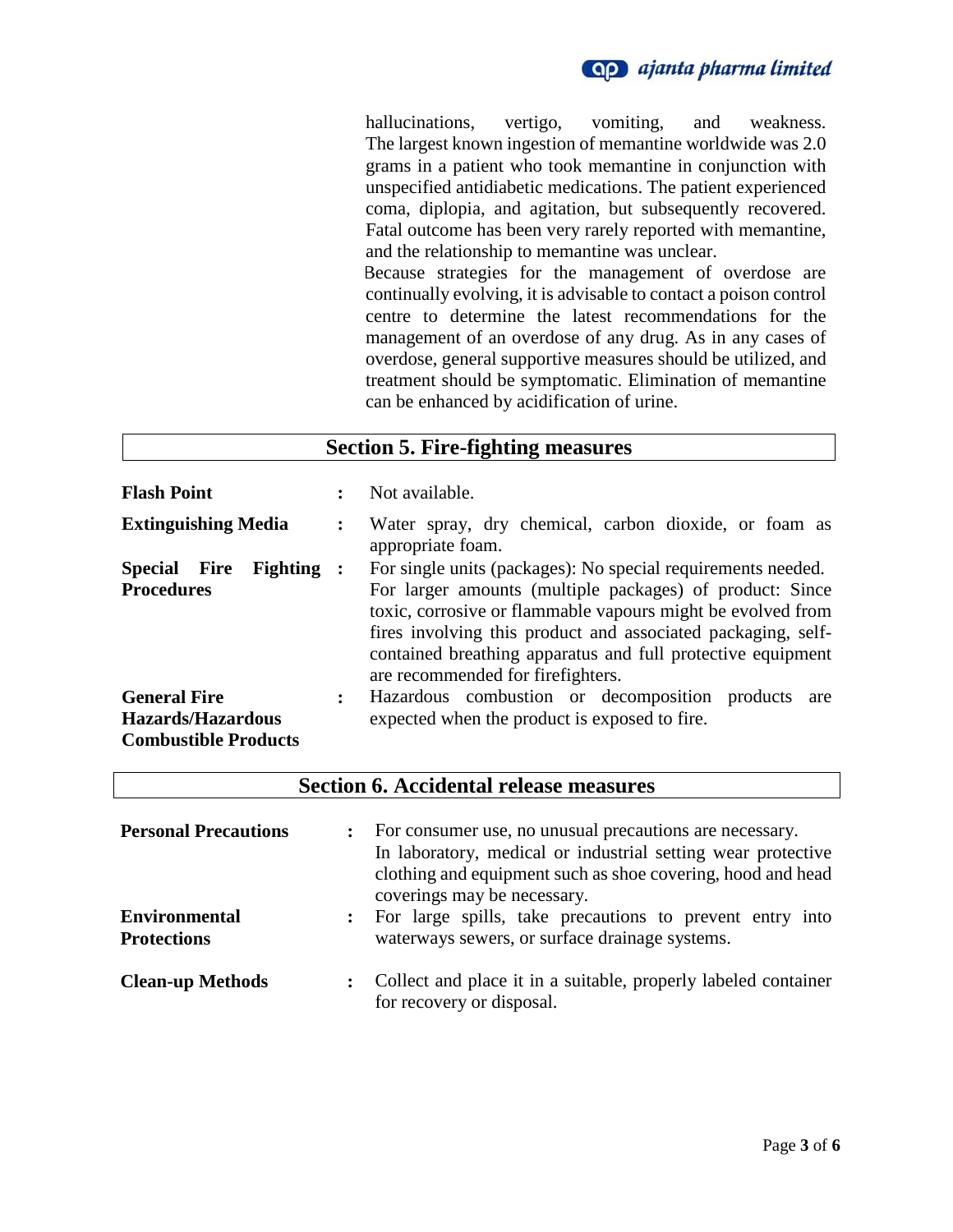| <b>Section 7. Handling and storage</b> |                                                                                                                                                                                                    |  |
|----------------------------------------|----------------------------------------------------------------------------------------------------------------------------------------------------------------------------------------------------|--|
| <b>Handling</b>                        | No special control measures required for the normal handling<br>of this product. Normal room ventilation is expected to be<br>adequate for routine handling of this product.                       |  |
| <b>Storage</b>                         | Store at 25 $\rm{^{\circ}C}$ (77 $\rm{^{\circ}F}$ ); excursions permitted to 15 $\rm{^{\circ}C}$ to 30 $\rm{^{\circ}C}$<br>$\ddot{\cdot}$<br>(59°F to 86°F) [see USP Controlled Room Temperature]. |  |

# **Section 8. Exposure controls/personal protection**

| <b>Exposure Limits</b>                          |                      | TWA-67 $\mu$ g/m <sup>3</sup>                                                                                                                                                                                                     |
|-------------------------------------------------|----------------------|-----------------------------------------------------------------------------------------------------------------------------------------------------------------------------------------------------------------------------------|
| <b>Engineering Controls</b>                     | $\ddot{\cdot}$       | For consumer use, no unusual precaution are necessary for<br>handling tablets. In laboratory, medical or industrial setting<br>use ventilation should be appropriate.                                                             |
| <b>Respiratory Protection</b>                   | $\ddot{\cdot}$       | For consumer use, no unusual precaution are necessary for<br>handling tablets. In laboratory, medical or industrial setting<br>use NIOSH/MSHA approved respirators for protection<br>should be used if respirators are necessary. |
| <b>Personal Protection</b>                      | $\ddot{\cdot}$       | For consumer use, no unusual precaution are necessary for<br>handling tablets. In laboratory, medical or industrial setting<br>use of goggles, lab coat and gloves are recommended.                                               |
| <b>Recommended Facilities</b>                   | $\ddot{\cdot}$       | Eye wash, washing facilities                                                                                                                                                                                                      |
| <b>General Hygiene</b><br><b>Considerations</b> | $\ddot{\phantom{a}}$ | Handle in accordance with good hygiene and safety practice.                                                                                                                                                                       |

# **Section 9. Physical and chemical properties**

| Appearance                                           | <b>Memantine Hydrochloride Tablets 5 mg Orange, capsule</b><br>shaped, biconvex, film-coated tablets with "m5" engraved<br>on one side and plain on other side. They are supplied in<br>white HDPE bottles containing of 60 tablets (NDC 27241-<br>070-06) and bottle of 500 tablets (NDC # 27241-070-05). |
|------------------------------------------------------|------------------------------------------------------------------------------------------------------------------------------------------------------------------------------------------------------------------------------------------------------------------------------------------------------------|
|                                                      | <b>Memantine Hydrochloride Tablets 10 mg Grey, capsule</b><br>shaped, biconvex, film-coated tablets with "ml0" engraved<br>on one side and plain on other side. They are supplied in<br>white HDPE bottles containing 60 tablets (NDC 27241-071-<br>06) and bottle of 500 tablets (NDC # 27241-071-05).    |
| <b>Other</b><br>$\ddot{\cdot}$<br><b>Information</b> | Memantine Hydrochloride drug substance is white to off-<br>white, colored powder. Slightly soluble in water. Its pKa was<br>established 10.5.                                                                                                                                                              |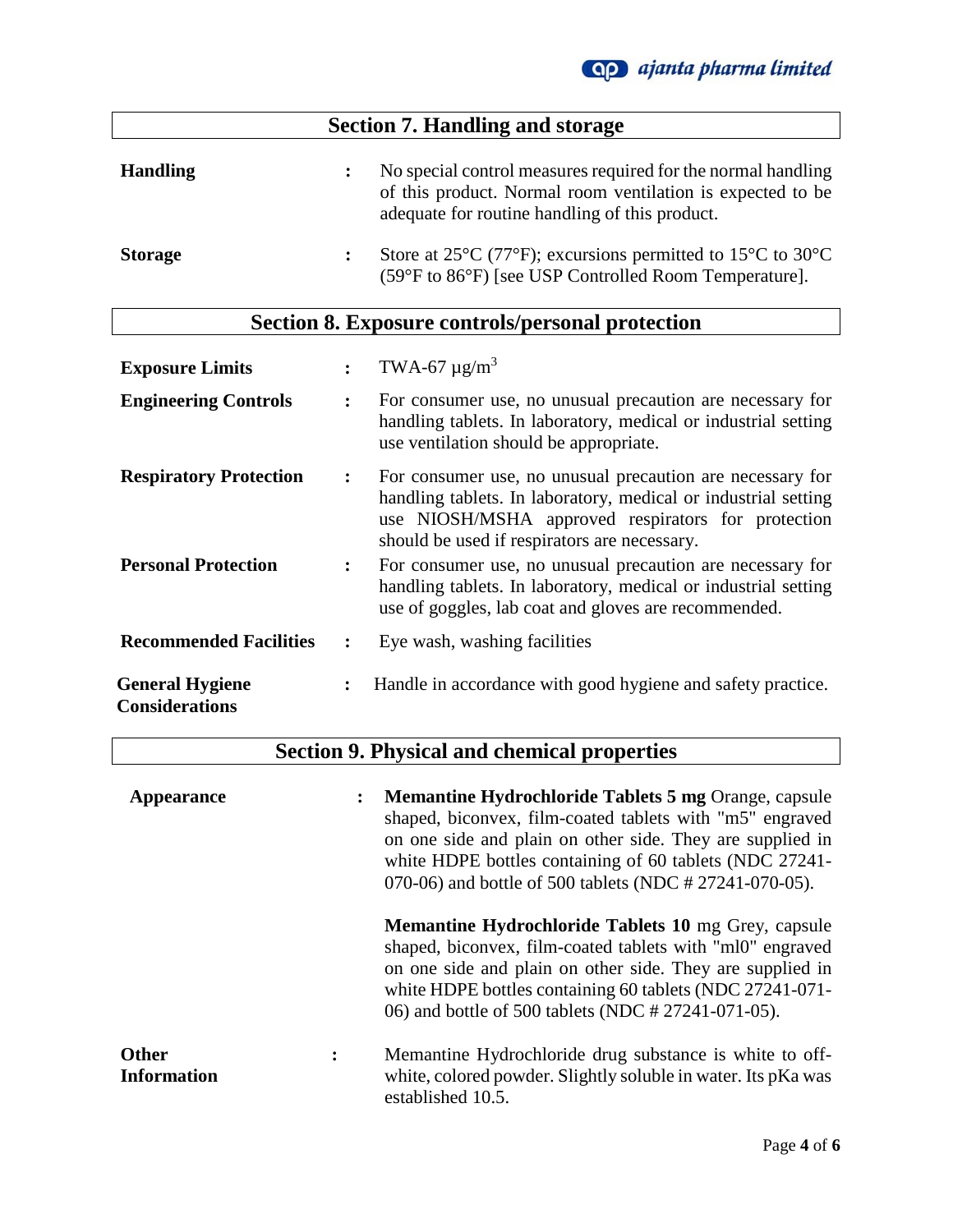## **Section 10. Stability and reactivity**

| <b>Stability</b>           | $\ddot{\phantom{a}}$ | Stable                                                                                   |
|----------------------------|----------------------|------------------------------------------------------------------------------------------|
| Incompatibility            |                      | : None known                                                                             |
|                            |                      | <b>Hazardous Decomposition :</b> NOx. CI-. Irritating and/or toxic fumes or gases. Emits |
|                            |                      | toxic fumes under fire conditions                                                        |
| <b>Conditions to Avoid</b> | $\mathbf{r}$         | None known.                                                                              |

### **Section 11. Toxicological information**

| <b>Acute toxicity</b>          |                | Product is toxic on ingestion. LD50 of Memantine                                                                                                                                                                                                                                                                                                                                                                                                         |
|--------------------------------|----------------|----------------------------------------------------------------------------------------------------------------------------------------------------------------------------------------------------------------------------------------------------------------------------------------------------------------------------------------------------------------------------------------------------------------------------------------------------------|
|                                |                | hydrochloride is reported as 50 mg/kg (dog, oral).                                                                                                                                                                                                                                                                                                                                                                                                       |
| <b>Carcinogenesis</b>          | $\ddot{\cdot}$ | There was no evidence of carcinogenicity in a 113- week oral<br>study in mice at doses up to 40 mg/kg/day (10 times the<br>maximum recommended human dose [MRHD] on $mg/m^2$<br>basis). There was also no evidence of carcinogenicity in rats<br>orally dosed at up to 40 mg/kg/day for 71 weeks followed by                                                                                                                                             |
|                                |                | 20 mg/kg/day (20 and 10 times the MRHD on a mg/m <sup>2</sup> basis,                                                                                                                                                                                                                                                                                                                                                                                     |
|                                |                | respectively) through 128 weeks.                                                                                                                                                                                                                                                                                                                                                                                                                         |
| <b>Mutagenesis</b>             | $\ddot{\cdot}$ | Memantine produced no evidence of genotoxic potential<br>when evaluated in the <i>in vitro S. typhimurium</i> or <i>E. coli</i><br>reverse mutation assay, an <i>in vitro</i> chromosomal aberration<br>test in human lymphocytes, an in vivo cytogenetics assay for<br>chromosome damage in rats, and the <i>in vivo</i> mouse<br>micronucleus assay. The results were equivocal in an in vitro<br>gene mutation assay using Chinese hamster V79 cells. |
| <b>Impairment of Fertility</b> | $\ddot{\cdot}$ | No impairment of fertility or reproductive performance was<br>seen in rats administered up to 18 mg/kg/day (9 times the<br>MRHD on mg/m <sup>2</sup> basis) orally from 14 days prior to mating<br>through gestation and lactation in females, or for 60 days<br>prior to mating in males.                                                                                                                                                               |

**Section 12. Ecological information**

Eco toxicity of drug substance: The drug substance in tablet dosage form is not expected to present significant adverse environmental effects.

In the finished product form: There is no potential for air borne contamination since the drug substance is consolidated and contended as film coated tablet dosage form.

### **Section 13. Disposal consideration**

**Waste Disposal Considerations:** Dispose the material according to federal, state and local disposal regulations or company operating procedures. Disposal by incineration is recommended. At home: Discard away from children's reach.